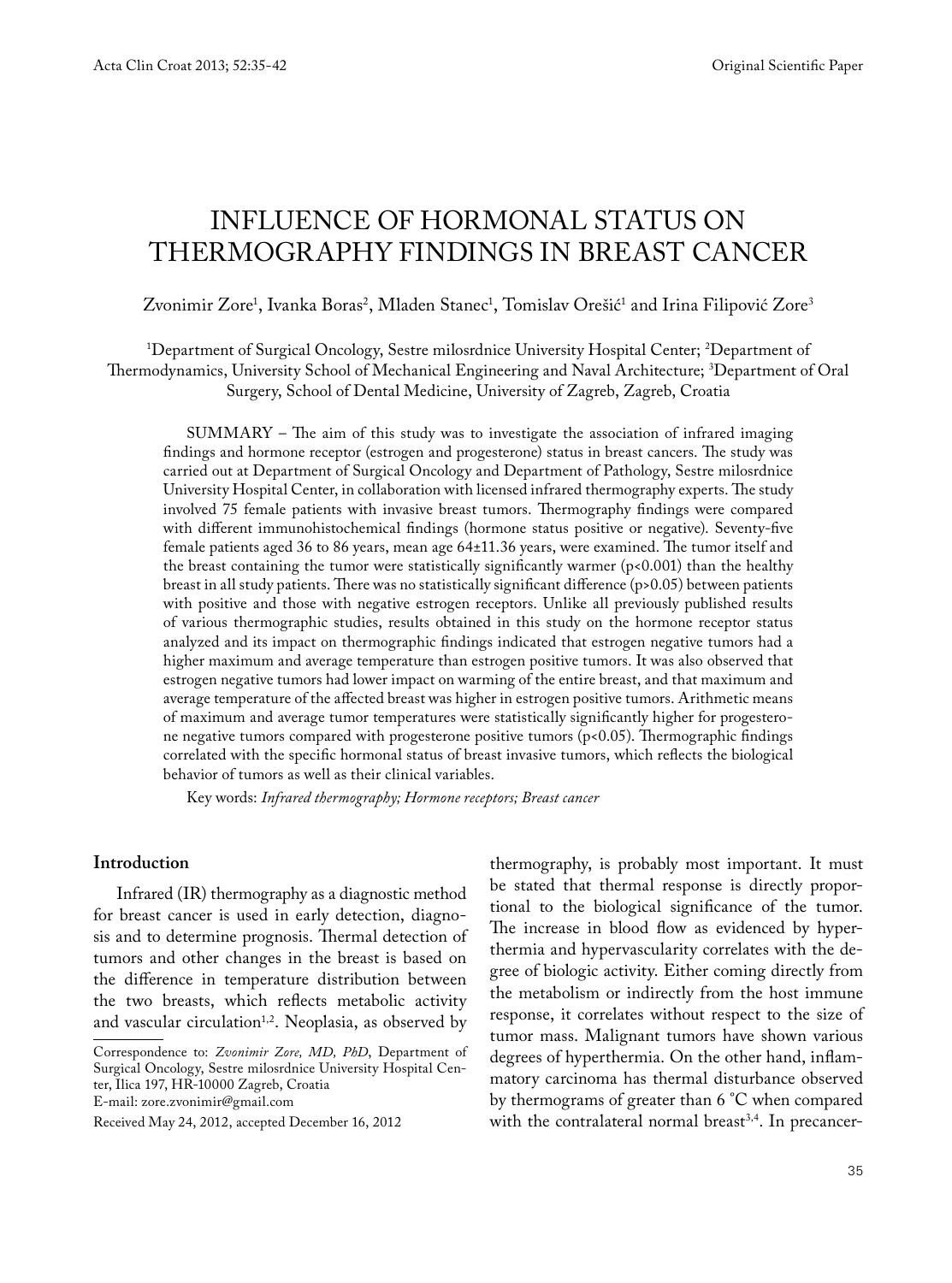ous tissue and surrounding of the evolving process of malignant breast, metabolism is still higher than in normal breast tissue. Due to the increasing need for nutrients, malignant change increases circulation to its cells by holding open blood vessels, opening collateral vessels and creating new blood vessels (neoangiogenesis). This process often results in temperature increase on the surface of the breast, which can be the first sign of precancerous changes or a sign of a formed malignant tumor<sup>5-8</sup>. Therefore, there seems to be close relationship between the temperature of the tumor covering skin and prognosis of patients with breast cancer. In previous studies, thermographic findings of breast cancer were compared with histopathologic and immunohistochemical (IHC) findings for evaluating thermographic usefulness. So far, previous thermography studies reported no evidence for breast infrared imaging association with hormone receptor (HR) status of breast cancers<sup>9-10</sup>. The aim of this study was to analyze the impact of HR status of invasive breast cancer on thermography findings.

#### **Patients and Methods**

The study was carried out at Department of Surgical Oncology and Department of Pathology, Sestre milosrdnice University Hospital Center, in collaboration with licensed infrared thermography experts. The Ethics Committee of the School of Dental Medicine, University of Zagreb, approved the study.

The first survey included a total of 130 women, but only those with confirmed diagnosis of invasive breast cancer after biopsy and histopathologic diagnosis were included in the study (75 women). These patients were preoperatively examined using thermography. Thermography was performed using a ThermaCAM 2000 (FLIR Systems, Inc., North Billerica, MA, USA) thermographic system in outpatient conditions, in an air-conditioned 4x3-m room with constant humidity and temperature of 22-23  $\,^{\circ}$ C. The imaging was carried out with patients in sitting position, their arms on the back of the head, with maximum inspiration, from a distance of 80 cm. A front image was made of the thorax with axilla, both in the right and left oblique projections.

To determine expression of estrogen (ER) and progesterone (PR) receptors in tumor cells of primary breast carcinoma, IHC staining was carried out in an automatic DakoAutostainer at room temperature. Prepared tissue slides were treated with primary mice monoclonal  $ER\alpha$  antibodies (DAKO; M 7047; 1:50) and PR (DAKO; M 3569; 1:75), according to the manufacturer's protocol, by HRP/DAB method of secondary antibody conjugated with peroxidase and DAB chromogen (Dako, Denmark)<sup>11</sup>.

According to the immunohistochemical reaction of breast tumor to ER and PR receptors, the result was considered negative if reactivity was indicated for less than 10% of tumor cells, i. e. nucleus.

IR image (thermogram), i. e. measurement results were analyzed using the FlirThermaCAM-Researcher software (FLIR Systems, Inc., North Billerica, MA, USA). A 'field' analysis tool was used to measure maximum, minimum and average values and standard deviation of temperatures of tumor sites, entire tumor breasts, healthy breasts and mirror tumor sites on healthy breasts (Fig. 1).

Thermography findings were compared between different hormone receptor statuses (positive or negative) of invasive breast tumors.

Statistical analysis of data was carried out by using the SPSS for Windows 17 (SPSS Inc., Chicago, Il). The normality of distribution was tested with one-way Kolmogorov-Smirnov test. Statistical analysis included descriptive statistics and Student's t-test for dependent and independent samples. The level of significance was set at  $95\%$  probability (p=0.05). The null hypothesis was set that there would be no significant differences between the hormone positive and hormone negative receptor tumors according to thermography measured temperature.

## **Results**

The study included 75 patients with invasive breast tumors, aged 36 to 86 years, mean age 64±11.36 years. Thirty (40%) patients were aged ≤60 and 45 (60%) patients were aged  $\geq 60$ . Thirty (40%) patients had tumors in the right breast and 45 (60%) in the left breast. Histologic types and sizes of tumors in the study group of patients are shown in Figures 2 and 3. According to histologic grade, 13 patients had grade I, 38 patients had grade II, and 22 patients had grade III tumors. Fifty of 75 patients had no positive axillary metastases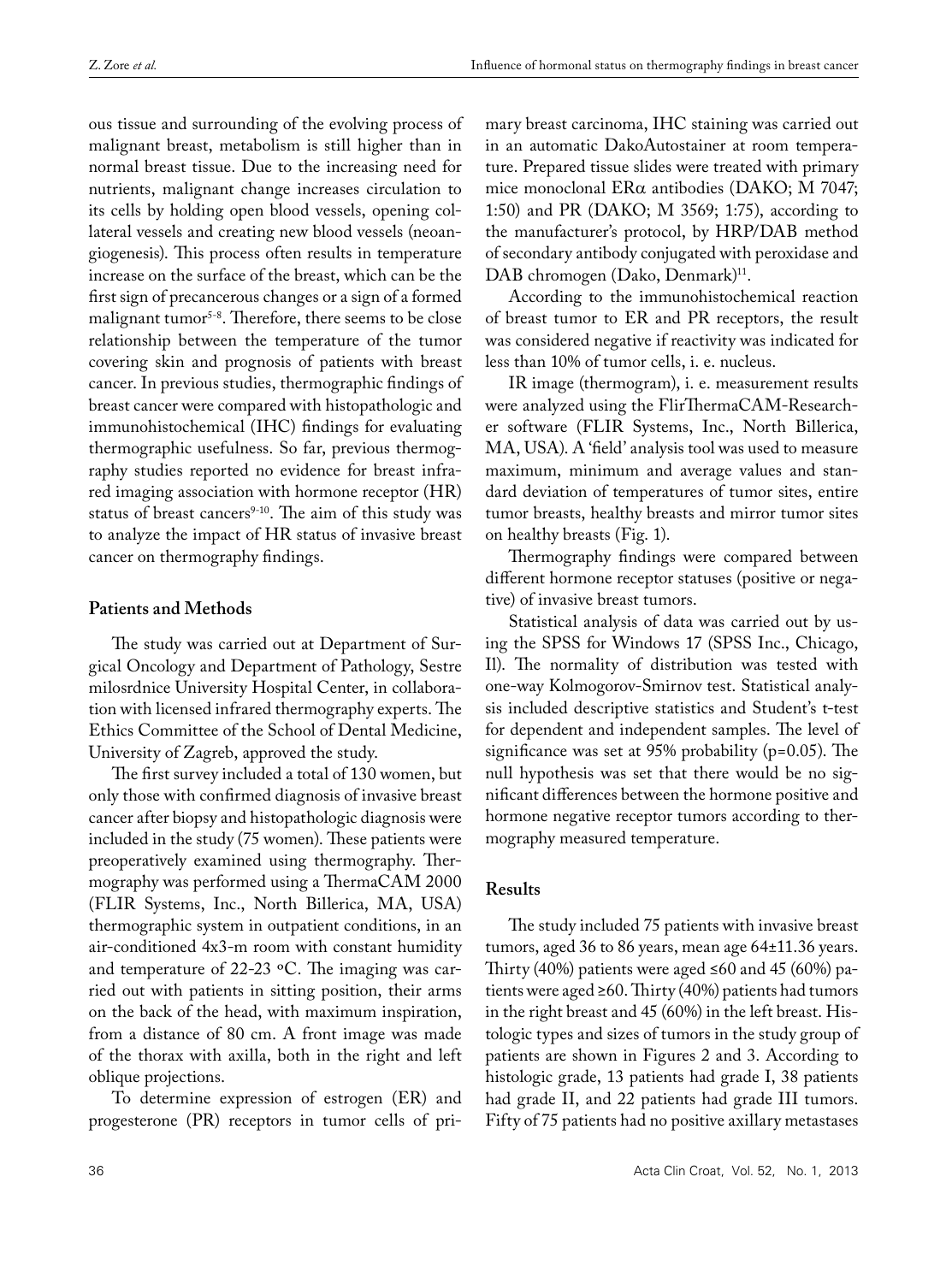

Fig. 1. Thermogram (circles indicate the areas of temperature measurement).

(68%), while 25 patients had positive axillary lymph nodes (32%). Distant metastases were found in three (4%) patients only. Fourteen (19%) patients had HER-

2 positive receptors and 59 (81%) patients had HER-2 negative receptors.

*Table 1. Significance of differences between arithmetic means of temperatures measured in healthy breast and breast with tumors (Student's t-test for dependent samples)* 

| Variable                                                      | $\overline{x}$ | <b>SD</b> | diff | <b>SD</b> | $\mathsf{t}$ | df | p      |
|---------------------------------------------------------------|----------------|-----------|------|-----------|--------------|----|--------|
| Maximum temperature of<br>tumor site                          | 35.75 °C       | 1.05      |      | 0.79      | 9.17         | 74 | < 0.01 |
| Maximum temperature in<br>healthy breast tumor mirror<br>site | 34.92 °C       | 1.36      | 0.83 |           |              |    |        |
| Average temperature of tumor<br>site                          | 34.96 °C       | 1.16      | 0.76 | 0.75      | 8.94         | 74 | < 0.01 |
| Average temperature in<br>healthy breast tumor mirror<br>site | 34.2 °C        | 1.3       |      |           |              |    |        |
| Maximum temperature of<br>entire breast with tumor            | 36.09 °C       | 0.94      | 0.24 | 0.56      | 3.7          | 74 | < 0.01 |
| Maximum temperature of<br>healthy breast                      | 35.85 °C       | 1.08      |      |           |              |    |        |
| Average temperature of breast<br>with tumor                   | 34.39 °C       | 1.51      | 0.45 | 0.96      | 4.04         | 74 | 0.01   |
| Average temperature of<br>healthy breast                      | 33.94 °C       | 1.37      |      |           |              |    |        |

SD = standard deviation; diff = mean of differences; df = degree of freedom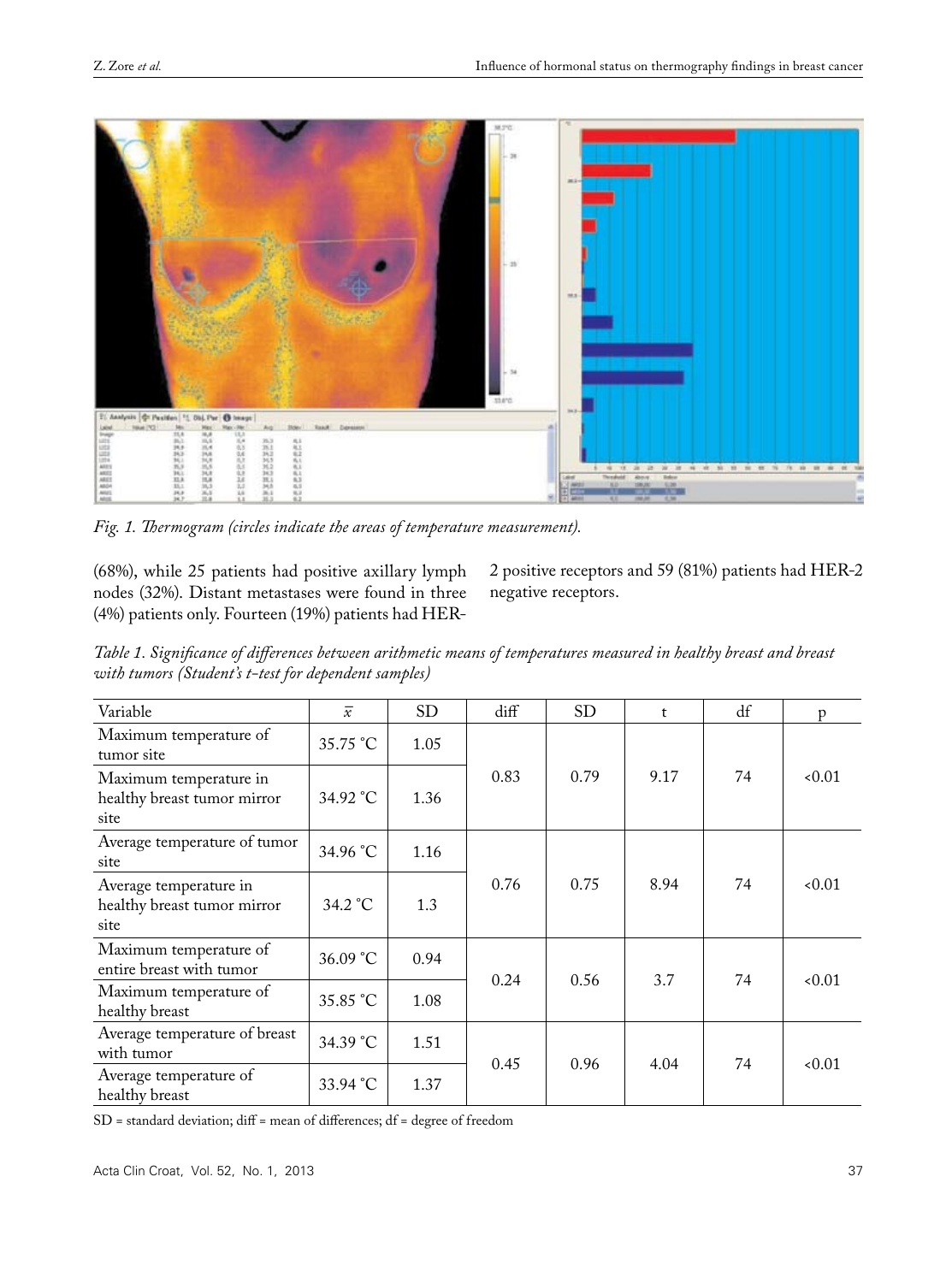|                                                         | ER        | N  | X     | <b>SD</b> | t       | p         |
|---------------------------------------------------------|-----------|----|-------|-----------|---------|-----------|
|                                                         |           | 17 | 35.81 | 0.72      | 0.49    |           |
| Maximum temperature of tumor site                       |           | 56 | 35.67 | 1.09      |         | $0.62$ NS |
| Average temperature of tumor site                       |           | 17 | 35.03 | 0.75      | 0.46    | 0.65 NS   |
|                                                         |           | 56 | 34.88 | 1.24      |         |           |
| Maximum temperature of entire breast with tumor         |           | 17 | 36.02 | 0.67      | $-0.18$ | 0.86 NS   |
|                                                         |           | 56 | 36.06 | 0.97      |         |           |
|                                                         |           | 17 | 34.29 | 0.94      | $-0.21$ | 0.83 NS   |
| Average temperature of entire breast with tumor         | $\ddot{}$ | 56 | 34.38 | 1.66      |         |           |
| Maximum temperature of mirror tumor site in healthy     |           | 17 | 35.05 | 0.98      | 0.64    | 0.52 NS   |
| breast                                                  | $+$       | 56 | 34.81 | 1.44      |         |           |
| Average temperature of mirror tumor site in healthy     |           | 17 | 34.11 | 1.12      | $-0.17$ | 0.86 NS   |
| breast                                                  | $+$       | 56 | 34.17 | 1.34      |         |           |
| Maximum temperature of entire healthy breast            |           | 17 | 35.69 | 0.69      | $-0.52$ | 0.60 NS   |
|                                                         | $+$       | 56 | 35.85 | 1.15      |         |           |
|                                                         |           | 17 | 33.78 | 1.13      | $-0.41$ | 0.68 NS   |
| Average temperature of entire healthy breast            | $\ddot{}$ | 56 | 33.94 | 1.44      |         |           |
| Difference between average temperature of tumor site    | —         | 17 | 0.92  | 0.78      | 1.01    | 0.31 NS   |
| and mirror site of healthy breast                       | $\ddot{}$ | 56 | 0.71  | 0.73      |         |           |
| Difference between average temperature of entire breast | -         | 17 | 0.51  | 0.43      | 0.24    | 0.81 NS   |
| with tumor and entire healthy breast                    | $\ddot{}$ | 56 | 0.44  | 1.09      |         |           |

*Table 2. Significance of difference between patients with tumors with positive and negative estrogen (ER) receptors (Student's t-test for independent samples)* 

Among all patients with invasive breast tumors, 56 (77%) had estrogen positive receptors and 17 (23%) had estrogen negative receptors; 44 (60%) patients had positive progesterone receptors and 29 (40%) had negative progesterone receptors.

Table 1 shows testing for significance of differences in arithmetic means of temperatures between tumors and the contralateral side, as well as of maximum measured and average temperatures between the entire breast with tumors and healthy breast. A statistically significant difference was recorded in all cases, i.e. the tumors and the breast with tumors were statistically significantly warmer (p<0.001) than the contralateral side.

Descriptive statistics and testing for significance of differences between measured temperatures depending on tumor positive or negative estrogen receptors is shown in Table 2. Levene test indicated equality of variances between the positive and negative group; the degree of freedom was 71. There were

no statistically significant differences (p>0.05) between the patients with positive (n=56) and negative (n=17) tumor estrogen receptors, with the possibility of error of 5% (i.e. 95% probability). Table 2 reveals that the ER- group had a higher maximum and average tumor temperature as compared with the ER+ group. It is also indicated that the ER+ group had a higher maximum and average temperature of the entire breast with tumor as compared with the group with ER- tumors.

Descriptive statistics and testing for significance of difference between measured temperatures depending on positive or negative progesterone receptors in tumors is shown in Table 3. Levene test indicated equality of variances between the positive and negative group; the degree of freedom was 71. Student's t-test for independent samples generally indicated no statistically significant differences (p>0.05) (with the possibility of error of 5%) between the patients with progesterone positive receptor tumors (n=44) and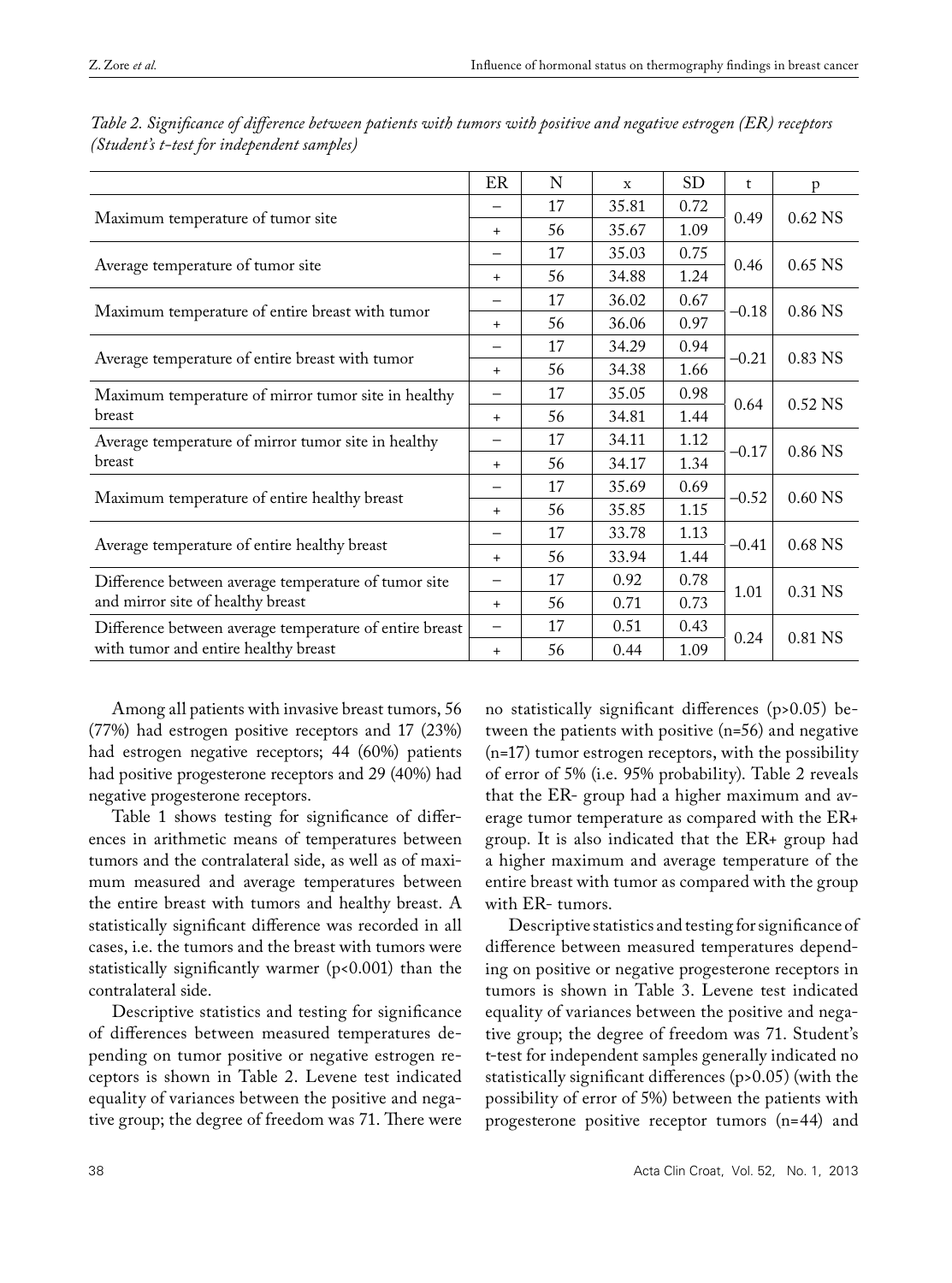|                                                                                                 | <b>PR</b>                | N  | X     | <b>SD</b> | t       | p           |
|-------------------------------------------------------------------------------------------------|--------------------------|----|-------|-----------|---------|-------------|
| Maximum temperature of tumor site                                                               |                          | 29 | 36.01 | 0.77      |         |             |
|                                                                                                 |                          | 44 | 35.51 | 1.11      | 2.14    | $0.036*S$   |
| Average temperature of tumor site                                                               |                          | 29 | 35.31 | 0.84      | 2.5     | $0.015 * S$ |
|                                                                                                 |                          | 44 | 34.66 | 1.25      |         |             |
| Maximum temperature of entire breast with tumor                                                 |                          | 29 | 36.25 | 0.70      | 1.55    | 0.126 NS    |
|                                                                                                 |                          | 44 | 35.92 | 1.00      |         |             |
| Average temperature of entire breast with tumor                                                 |                          | 29 | 34.65 | 1.01      | 1.35    | 0.18 NS     |
|                                                                                                 |                          | 44 | 34.16 | 1.75      |         |             |
| Maximum temperature of mirror tumor site in                                                     |                          | 29 | 35.24 | 1.00      | 1.96    | 0.054 NS    |
| healthy breast                                                                                  | $\ddot{}$                | 44 | 34.63 | 1.49      |         |             |
| Average temperature of mirror tumor site in healthy                                             | $\overline{\phantom{a}}$ | 29 | 34.42 | 1.13      | 1.46    | $0.15$ NS   |
| breast                                                                                          |                          | 44 | 33.98 | 1.35      |         |             |
| Maximum temperature of entire healthy breast                                                    |                          | 29 | 35.98 | 0.72      | 1.07    | 0.29 NS     |
|                                                                                                 |                          | 44 | 35.71 | 1.23      |         |             |
| Average temperature of entire healthy breast                                                    |                          | 29 | 34.22 | 1.16      | 1.61    | 0.11 NS     |
|                                                                                                 |                          | 44 | 33.70 | 1.47      |         |             |
| Difference between average temperature of tumor<br>site and mirror site of healthy breast       |                          | 29 | 0.89  | 0.68      |         | 0.23 NS     |
|                                                                                                 |                          | 44 | 0.68  | 0.78      | 1.22    |             |
| Difference between average temperature of entire<br>breast with tumor and entire healthy breast |                          | 29 | 0.43  | 0.42      | $-0.14$ | 0.89 NS     |
|                                                                                                 |                          | 44 | 0.47  | 1.22      |         |             |

*Table 3. Significance of difference between patients with tumors with positive and negative progesterone (PR) receptors (Student's t-test for independent samples)* 

those with progesterone negative receptor tumors  $(n=29)$ . The only statistical significance (with the possibility of error of more than 1%) (p>0.01) was noted for arithmetic means of maximum temperatures and average temperatures of tumors, which were considerably higher in progesterone negative than progesterone positive tumors  $(p<0.05)$ .

#### **Discussion**

Clinical value of IR thermography as a prognostic factor in patients with invasive breast tumors has in all previous thermographic studies been evaluated based on individual impact of clinical, histopathologic and some IHC tumor parameters, i.e. based on the size and number of their thermobiological pathological signs. It has been noticed that by their thermobiological pathological signs, some IHC factors could determine aggressiveness of malignant breast tumors. All previous thermographic studies have indicated that larger tumors with metastases in regional lymph nodes as compared to smaller tumors, fast proliferatferentiated as compared to well differentiated, all have evidently more pathological thermobiological indicators, which is a characteristic of more aggressive invasive tumors<sup>12-17</sup>. It has also been observed that more aggressive invasive tumors belong to the so-called group of 'warmer tumors' according to their thermographic findings, and that they directly affect shorter disease-free period and total survival of patients as compared to the so-called 'colder tumors'9,16,17. In previous studies, thermographic findings of breast cancer were compared with histopathologic and immunohistochemical findings for evaluating thermography usefulness. The present study analyzed correlation between IR thermography and predictive and prognostic parameters (ER and PR) in female patients with invasive breast tumors.

ing as compared to slow proliferating, and less dif-

Almost all previous significant thermographic research referred to in this study found no difference in tumor hormone status (ER and PR positive or negative) on thermographic findings $9-10,17,18$ .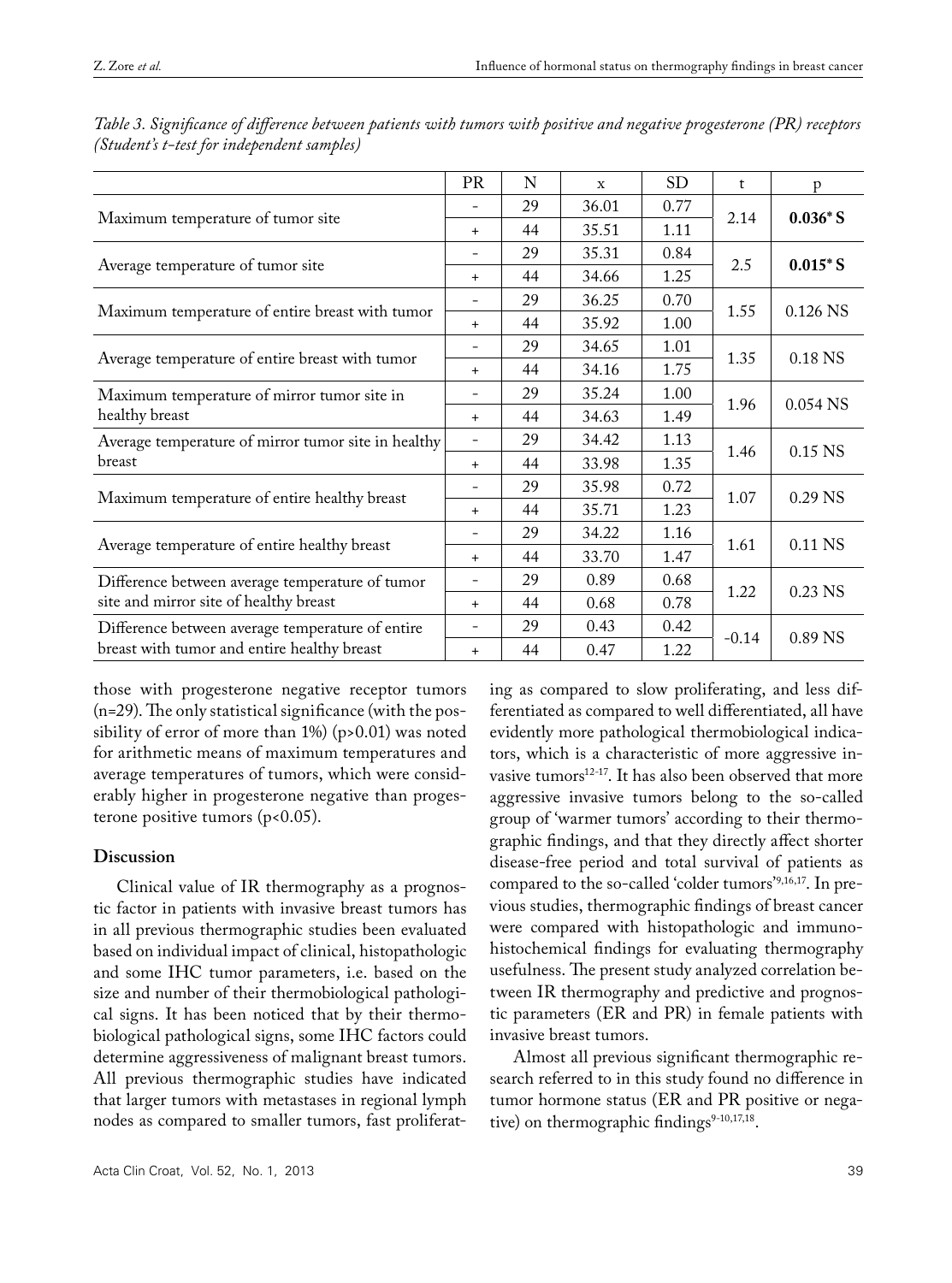

*Fig. 2. Distribution of patients according to histological types of tumors.*

The fact that during their aggressive growth, invasive breast tumors cause an increase in temperature, which is reflected on the body surface (skin) and which can be measured by IR thermography, was confirmed by the first thermography findings in this study. In all study patients, maximum and average temperature of both the tumor and the entire affected breast was statistically significantly higher than the maximum and average temperature of the contralateral mirror site and the entire healthy breast.

Unlike all previously published results of various thermographic studies, the results obtained in this study revealed that ER- tumors had a higher maximum and average temperature compared to ER+ tumors. It was also observed that ER- tumors had lower impact on warming of the entire breast, and that maximum and average temperature of the affected breast was higher in ER+ tumors. There are a number of possible explanations for these temperature differences, including angiogenesis, nitric oxide, inflammation, and estrogen.



*Fig. 3. Distribution of patients according to size of tumors.*

Endocrine changes, inflammation, and the presence of tumors modify temperature and vascularization of the breasts. In order to grow, tumors must develop blood vessels to deliver necessary nutrients and oxygen to support their growth. These blood vessels developed in the process of pathologic angiogenesis lack smooth muscle cells, thus rendering the blood vessels incapable of normal vasoconstriction. Tumors are known for the presence of predominantly capillary network of blood vessels. During their aggressive growth, invasive breast tumors need additional blood and nutrients. Estrogen positive tumors use estrogen for increased vasodilation of the surrounding blood vessels, thus affecting temperature changes of the entire breast. Estrogen also mediates vasodilation by increasing the local production of nitric oxide, therefore estrogen imbalance could result in vasodilation of the estrogen sensitive tissues leading to localized temperature changes<sup>5-8</sup>. Probably for this reason, ER positive tumors have higher impact on warming of the entire breast. ER negative tumors probably do not have this capacity. Another question that remains to be answered is the impact of ER+ tumors on thermographic findings considering the percentage of positive tumor cells and intensity of their staining. As it is known, the ranges could be large. This could be studied in some future thermographic studies. The other part of the answer could be different biological behavior of  $ER+$  and  $ER-$  tumors. The researches have proven that ER- tumors are more aggressive by their nature, which results in their faster growth, thus their differentiation is poorer, and they are more frequently aneuploid, with a higher mitotic activity and metastatic potential. Some studies have reported an association with HER-2 overexpression and lack of expression of PR receptors $19-24$ .

In our study, there was no statistically significant difference in hormone receptor status between patients with ER+ and ER- tumors according to measured temperature. The results obtained in this study are similar to the results of the majority of previously published thermographic studies<sup>9,10,17</sup>. Only Sterns *et al*. found the ER- impact on thermographic findings to be greater than the  $ER+$  impact<sup>18</sup>.

Progesterone also serves as an indicator of tumor aggression. Elevated progesterone levels indicate less aggressive tumors that are associated with a longer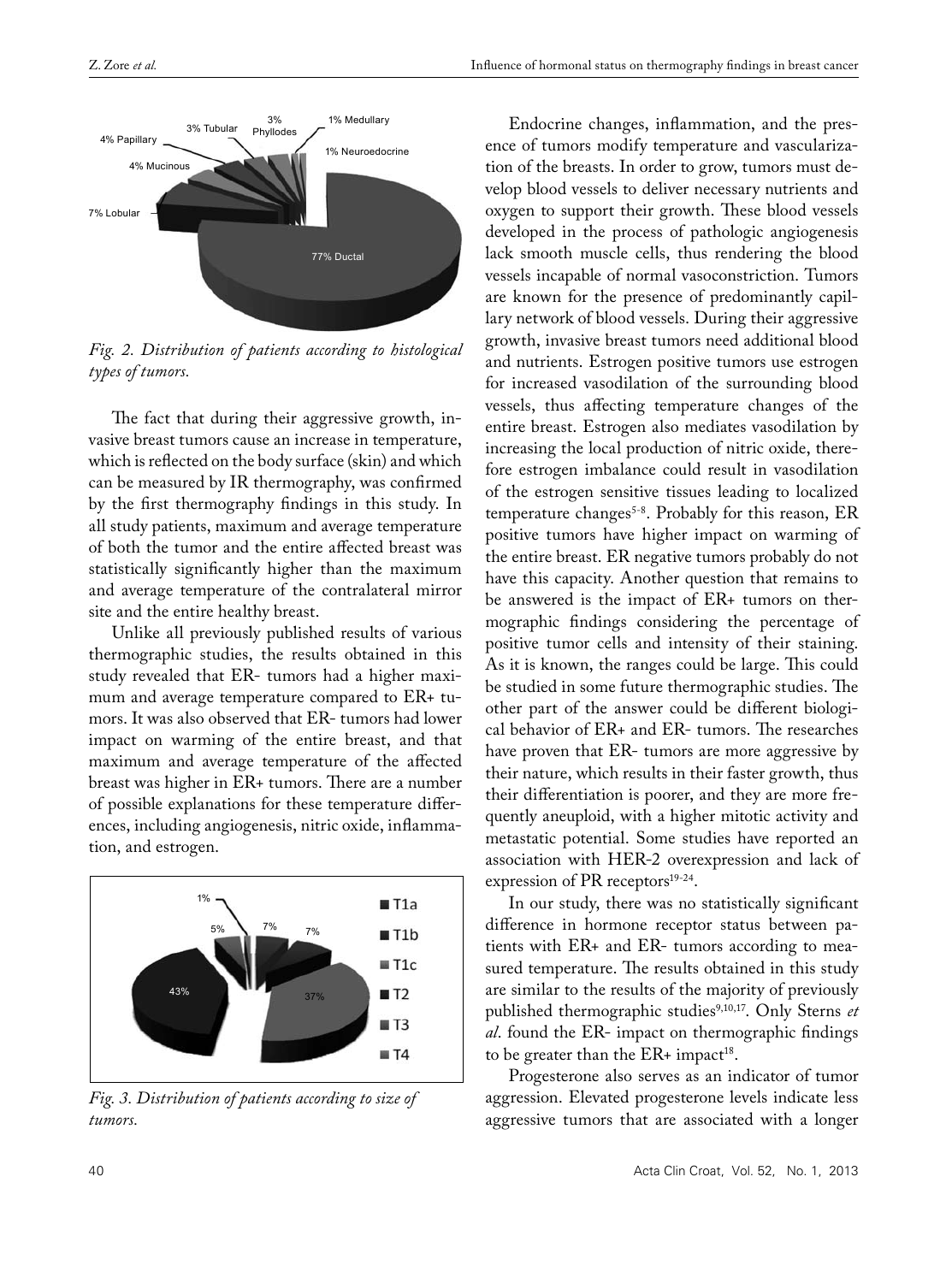time to treatment failure and longer overall survival time in metastatic disease, whereas PR- tumors are more aggressive<sup>20-23</sup>.

Considering the impact of the progesterone receptor status on thermographic findings, it is obvious that PR- tumors, compared to PR+ tumors, had a statistically significant impact on two measured temperatures, i.e. maximum and average tumor temperature. Other findings also suggested a tendency of PR- tumors to exert greater impact on the measured temperatures than PR+ tumors.

The correlations of negative receptor status with poor differentiation, high proliferation rate and other unfavorable characteristics provided the rationale for studies of HR expression as a possible prognostic factor for patients with invasive breast cancer. On the other hand, tumors that are initially HR negative are accompanied by a more aggressive tumor behavior, loss of endocrine control, and poor survival<sup>18-21</sup>. As mentioned above, it has been noticed that by thermobiological pathological signs some IHC factors could determine aggressiveness of malignant breast tumors, i.e. that less aggressive tumors are colder and more aggressive tumors are warmer in thermographic findings. The present study showed the biological nature of the tumor considering different hormone receptor status of the tumors to exert different impact on thermographic findings. Based on the present study results, the patients with hormone negative tumors belonged to the group of warmer tumors, whereas the patients with hormone positive tumors belonged to the group of colder tumors, which has not been indicated by observations from other thermographic studies $9-10,16-18$ .

## **Conclusion**

Based on the introduction section, the results of this study, and previous discussion, it is concluded that the tumors with positive hormone receptors (ER+, PR+) by thermographic findings are colder, which implies biologically less aggressive tumors compared to tumors with negative hormone receptors (ER-, PR-), which are by thermographic findings warmer and could be classified into biologically more aggressive tumors. It can be said that thermographic findings correlated with the specific hormonal status

Acta Clin Croat, Vol. 52, No. 1, 2013 41

of invasive tumors, as reflected in their different biological behavior.

#### **References**

- 1. FITZGERALD A, BERENTSON-SHAW J. Thermography as a screening and diagnostic tool: a systematic review. N Z Med J 2012;125:80-91.
- 2. KONTOS M, WILSON R, FENTIMAN I. Digital infrared thermal imaging (DITI) of breast lesions: sensitivity and specificity of detection of primary breast cancers. Clin Radiol 2011;66:536-9.
- 3. WISHART GC, CAMPISI M, BOSWELL M, CHAP-MAN D, SHACKLETON V, IDDLES S, HALLETT A, BRITTON PD. The accuracy of digital infrared imaging for breast cancer detection in women undergoing breast biopsy. Eur J Surg Oncol 2010;36:535-40.
- 4. ARORA N, MARTINS D, RUGGERIO D, TOUSIMIS E, SWISTEL AJ, OSBORNE MP, SIMMONS RM. Effectiveness of a noninvasive digital infrared thermal imaging system in the detection of breast cancer. Am J Surg 2008;196:523-6.
- 5. GUIDI AJ, SCHNITT SJ. Angiogenesis in preinvasive lesions of breast. Breast J 1996;6:364-9.
- 6. GAMAGAMI P. Indirect signs of breast cancer: Angiogenesis study. In: GAMAGAMI P, editor. Atlas of mammography. Cambridge, Mass: Blackwell Science, 1996;321-6.
- 7. ANBAR M. Breast cancer. In: ANBAR M, editor. Quantitative dynamic telethermometry in medical diagnosis and management. Ann Arbor, Mich: CRC Press, 1994;84-91.
- 8. ANBAR M. Clinical thermal imaging today. IEEE Eng Med Biol 1998;7:25-33.
- 9. SHOZO O, SHIGEMITSU T, KENJIRO A, HISASHI U. Prognostic value of thermographic findings in patients with primary breast cancer. Breast Cancer Res Treat 2002;7:213- 20.
- 10. WANG J, SHIH TT, YEN RF, LU YS, CHEN CY, MAO TL, LIN CH, KUO WH, TSAI YS, CHANG KJ, CHIEN KL. The association of infrared imaging findings of the breast with hormone receptor and human epidermal growth factor receptor 2 status of breast cancer. Acad Radiol 2011;18:212- 9.
- 11. OGAWA Y, MORIYA T, KATO Y, OGUMA M, IKEDA K, TAKASHIMA T, NAKATA B, ISHIKAW T, HI-RAKAWA K. Immunohistochemical assessment for estrogen receptor and progesterone receptor status in breast cancer: analysis for a cut-off point as the predictor for endocrine therapy. Breast Cancer 2004;11:267-75.
- 12. ZORE Z, BORAS I, FILIPOVIC-ZORE I, STANEC M, LESAR M, VRDOLJAK DV. The impact of human epidermal growth factor receptor-2 status of invasive breast tumors on thermography findings. Saudi Med J 2012;33:1118-21.